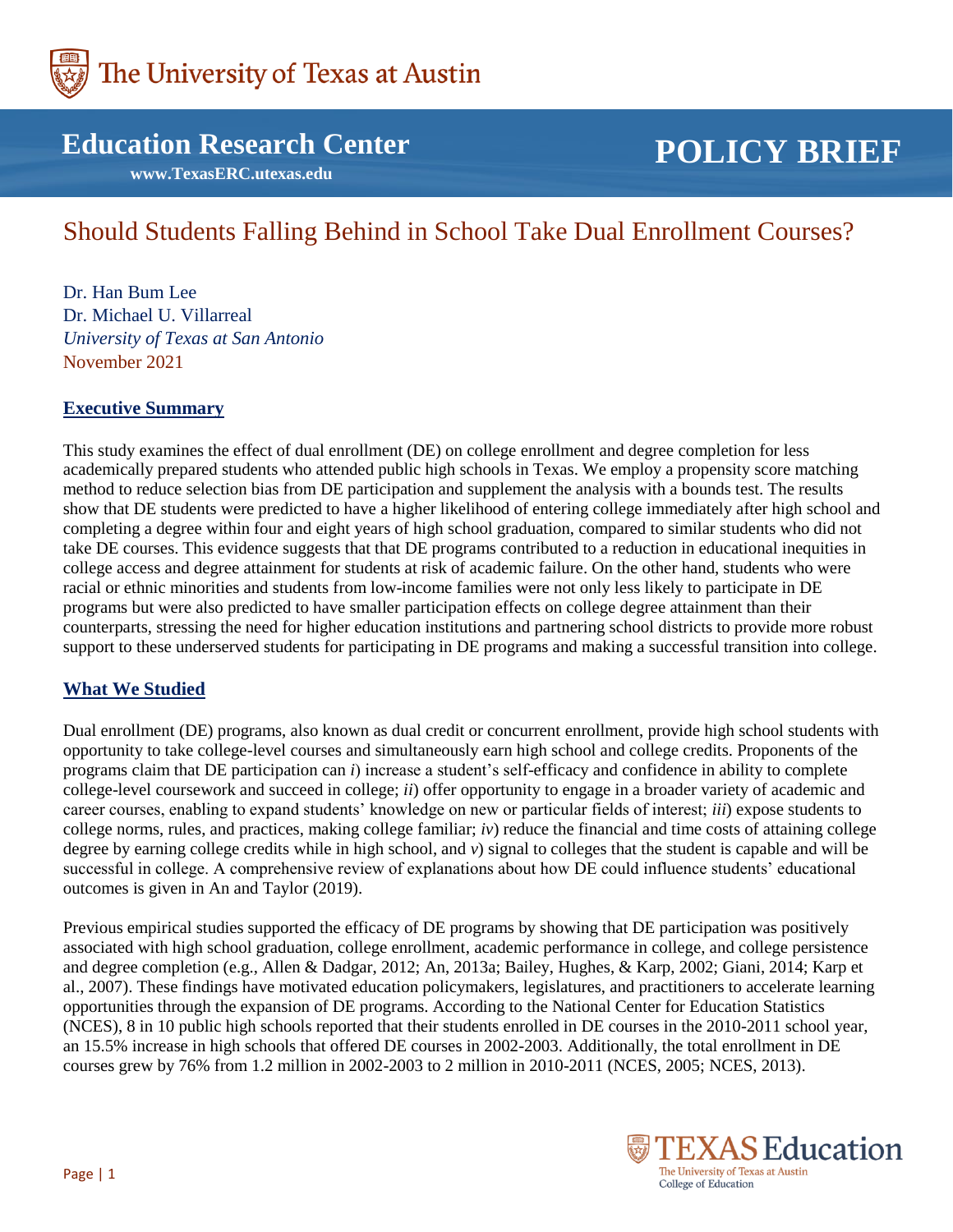However, despite the rapid expansion of DE programs, only a handful of studies have investigated whether DE provides equally effective college preparatory experiences for students from diverse academic and social groups, and much of these research efforts were limited to students from low socio-economic status (SES) backgrounds (e.g., An, 2013b; Cowan & Goldhaber, 2015; Karp et al., 2007; Miller et al., 2017, 2018). Furthermore, given the identical social groups and academic achievement levels, the studies yielded considerably different DE results, attributed by heterogenous program policies (e.g., tuition and fees, secondary/postsecondary partnerships, and eligibility requirements), practices (e.g., delivery modalities, counseling/advising, and course quality), or other unique characteristics in schools (districts) or states where students belonged to. Such discrepancies in program implementation and research findings failed to guide educators and students in various settings to make decisions on DE participation and intensity levels, raising the need for further research in this area.

In this study, we examine the effect of DE participation on college enrollment immediately after high school (henceforth, immediate college enrollment) and degree completion within four and eight years of high school graduation for less academically prepared students in the context of Texas public schools. DE was initially targeted for high-achieving students to develop academic skills and practices by taking rigorous (college) coursework while in high school. Therefore, it is not surprising that high-achieving and high socio-economic status (SES) students were overrepresenting among DE students (Museus, Lutovsky, & Colbeck, 2007). Thus, the findings of DE effects, generated from this student population (comprising a substantial proportion of students with above-average academic abilities) may not be inferred to lower-achieving students. To fill this gap in the literature, we use data from three cohorts of students who graduated from public high school in Texas between the school years 2008-2009 and 2010- 2011. For the purpose of this study, we limit our study sample to less academically prepared students who scored below the median of the cohort on both state-mandated mathematics and reading exams taken in their 10<sup>th</sup> grade. This study also assesses whether underrepresented (low-income or racially or ethnically minoritized) students at risk of academic failure equally benefit from DE programs. Lastly, we investigate differential DE effects by the number of college credits students earned through DE.

# **How We Analyzed the Data**

To estimate the effects of DE participation on college enrollment and degree completion, we begin with the potential outcome framework (Rubin, 1974). Let  $Y^1$  and  $Y^0$  denote a potential outcome for a DE student (*T* = 1) and student who did not participate in DE programs (hereafter, referred to as traditional student)  $(T = 0)$ , respectively. The observed outcome for a student *i* can be written as:  $Y_i = Y_i^1 \cdot T_i + (1 - T_i) \cdot Y_i^0$ ; hence, the average effect of DE can be defined as:  $\tau = E(Y_i | T = 1) - E(Y_i | T = 0)$ . By making a naïve assumption that there was no difference in characteristics (either observed or unobserved) except DE participation between DE and traditional students, one can reveal the causal relationship by comparing the outcome between these two groups of students. However, this assumption is hardly realistic, and previous empirical studies considered DE participation as endogenous in postsecondary education models. Two factors that are impossible to be fully accounted for in higher education models are ability and motivation. Studies suggest that these traits–neither measurable nor quantifiable–are positively correlated with students' DE participation and educational outcomes, resulting in estimated DE effects overly-plagued with an upward bias (Attewell & Domina, 2008; Long et al., 2012). To reduce potential bias, we employ PSM to calculate counterfactual mean outcomes DE students would have accomplished in the absence of DE participation. PSM first calculates the propensity scores of DE participation using observed characteristics and pairs DE and traditional students based on the estimated propensity scores. It then compares the outcome of interest between these matched groups.

The robustness of the matching estimator relies on the conditional independence assumption (CIA), which states that conditional on observed characteristics  $(X)$ , potential outcomes Y are independent of treatment,  $(Y_i^T, Y_i^C) \perp T_i | X_i$ . That is, the outcomes of interest are independent of DE participation if the matching estimation includes sufficient information determining program participation (Wooldridge, 2010). However, the theory also suggests that including characteristics that can themselves be influenced by treatment will cause the CIA assumption to fail. Exemplary candidates for matching covariates are variables measured prior to DE participation. Since Texas restricted students in

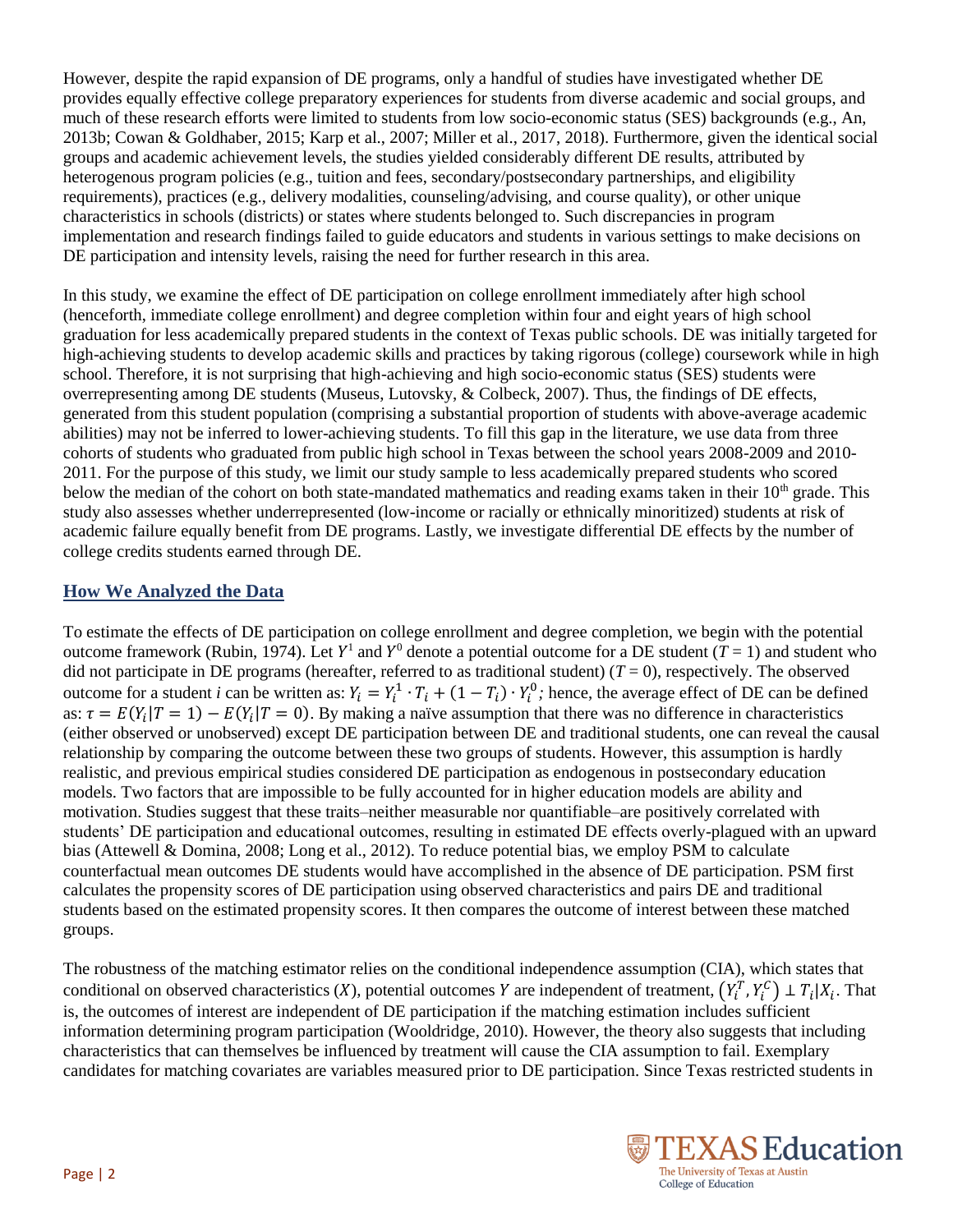$11<sup>th</sup>$  and  $12<sup>th</sup>$  grades to take DE courses during this study's time period, we include pre-participation controls measured between  $8<sup>th</sup>$  and  $10<sup>th</sup>$  grades. We use a rich set of control variables in the matching estimation, including three years of standardized mathematics and reading exam scores, detailed levels of course-taking records, socio-economic and behavior characteristics, as well as high school and county-level variations. If the CIA holds, and if there is a sizable overlap in the propensity score distribution between DE and traditional students, the PSM estimator for the average treatment effect on the treated (ATT) can be written as:  $\tau_{ATT} = E[Y_i|T = 1, P(X)] - E[Y_i|T = 0, P(X)]$ , where  $P(X)$  is the likelihood that each student participated in DE programs, based on the observed characteristics.

## **What We Discovered**

#### *Determinants of Students' DE Participation*

We find that female students and students in gifted and talented programs tended to participate in DE programs, while racial or ethnic minority students and students with meal support were less likely to participate in the programs. The standardized exam scores were positively associated with DE participation, except mathematics exam score taken in 8<sup>th</sup> grade, and overall reading exam scores tended to exert larger influences on DE participation. Additionally, students who took Geometry, Algebra II or Pre-Calculus, English III or IV, or Physics, Chemistry, or IPC courses by the end of 10<sup>th</sup> grade–in which students often take in junior and senior years–were more likely to participate in DE programs. In contrast, students with at-risk designation and students who faced disciplinary action measured by expulsion and suspension records were less likely to participate in the programs. Attendance rates were positively associated with DE participation, and included random-effects terms are highly significant in the model.

#### *DE Effects on College Enrollment and Completion*

The results in Table 1 show that DE students were predicted to have a higher probability of attending any form of HEIs immediately after high school by 20.1 percentage points, relative to the matched traditional students with a group mean of 55.6%. Here, we find that immediate college enrollment for matched traditional students was 13.9% higher than the entire traditional student population. This finding indicates that DE students were matched to a subgroup of traditional students who were above average in college-going among all traditional students. DE students were more likely to earn a college degree within four and eight years of high school graduation by 7.1 and 14.2 percentage points, relative to matched traditional students, which had a degree completion rates of 7.8% and 19.5%, respectively. The matched comparison group's degree completion rates within four and eight years of graduation were 2.6 and 6.4 percentage points higher than the entire comparison group's rates, indicating that DE students were matched to a subgroup of traditional students who were above average in earning a college degree. The critical values for the outcomes are around 2, and it indicates that even more than doubling unobserved components would not alter the inference of the effect estimates. In other words, the effect estimates are less sensitive to unobserved heterogeneity.

|                               | <b>College</b><br>Enrollment | <b>College Degree Completion</b> |                |  |
|-------------------------------|------------------------------|----------------------------------|----------------|--|
|                               |                              | Within 4 Years                   | Within 8 Years |  |
|                               |                              |                                  | 3)             |  |
| DE                            | $0.913***$                   | $0.725***$                       | $0.742***$     |  |
|                               | (0.053)                      | (0.080)                          | (0.056)        |  |
| Marginal effect               | 0.201                        | 0.071                            | 0.142          |  |
| Matched comparison group mean | 0.556                        | 0.078                            | 0.195          |  |
| Entire comparison group mean  | 0.488                        | 0.052                            | 0.131          |  |
| Critical value $(\Gamma)$     | $2.2 - 2.3$                  | $1.8 - 1.9$                      | $1.9 - 2.0$    |  |
| <b>Observations</b>           | 6,794                        | 6,794                            | 6,794          |  |

#### **Table 1:** DE Effects on College Enrollment and Completion

*Notes*. Weights calculated from single-NN matching are applied to estimate DE effects. Robust standard errors are reported in parenthesis. Critical values are obtained from the Mantel and Haenszel (MH) test.  $*$  *p* < 0.10. \*\* *p* < 0.05. \*\*\* *p* < 0.01.

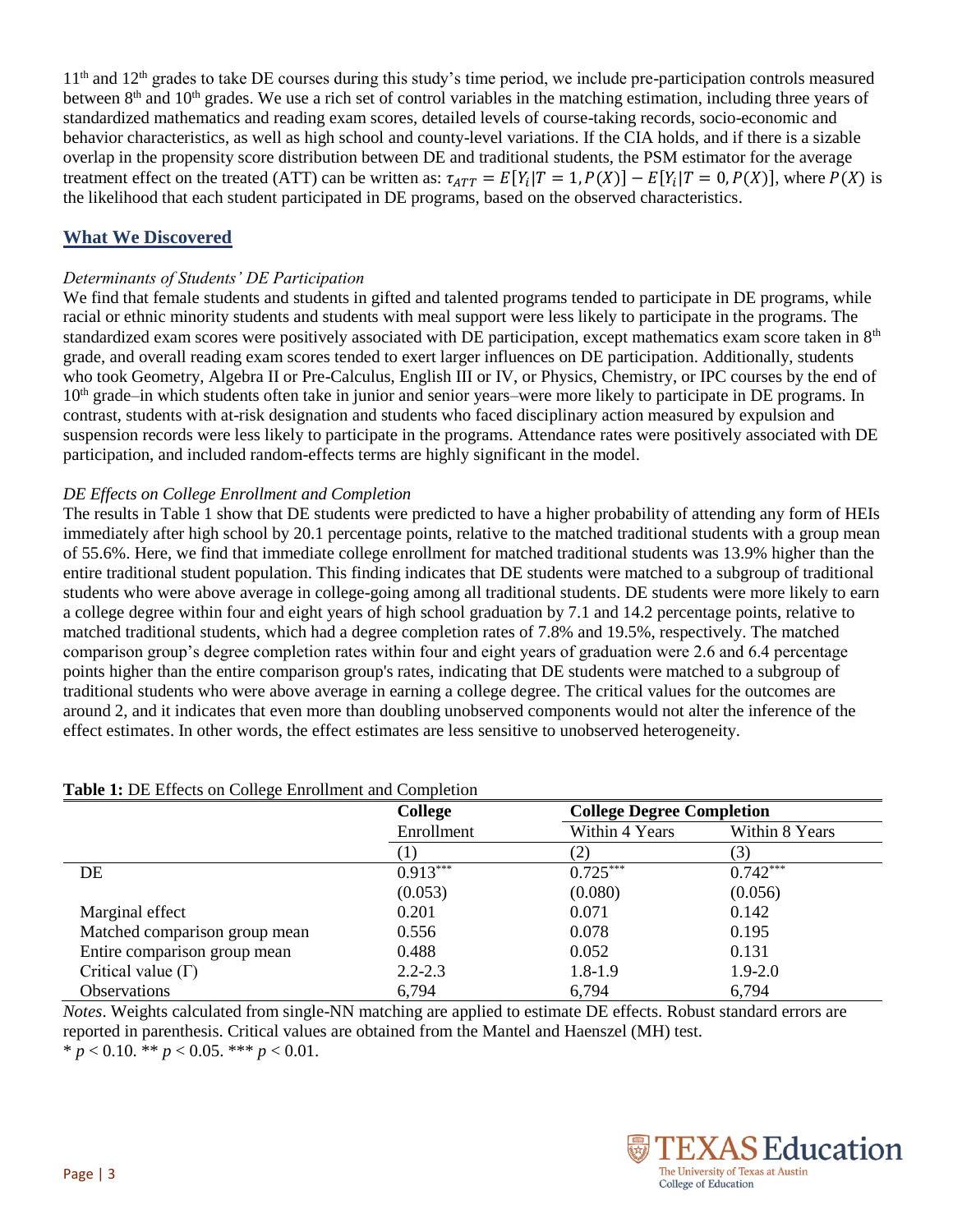#### *DE Effects on College Enrollment and Completion for Underrepresented Students*

We also investigate whether underrepresented students benefitted differently from DE participation. The results in Table 2 show that students who received meal support and participated in DE programs were predicted to have a higher probability of immediate college enrollment by 21.8 percentage points than the matched comparison group. Put differently, DE students with meal support revealed a 45% higher probability of immediate enrollment than their matched comparison group, of which less than half of them enrolled in a college immediately. Additionally, students with and without meal support benefited on college completion from DE participation, but the students with meal support appeared to have slightly smaller effects than students without meal support. Similarly, DE students were more likely to attend college right after high school and complete a college degree regardless of racial and ethnic backgrounds, compared to those of the matched comparison counterparts, but the group's effect sizes for minority students are smaller than average DE effects from non-minority students. These findings are parallel to Miller et al. (2018) that underrepresented students benefitted less from DE participation when compared with traditionally advantaged students. The critical values are above 2 for immediate college enrollment and range between 1.7 and 2.1 for college completion within eight years, indicating that estimated effects are less sensitive to unobserved heterogeneity. On the other hand, a bit lower gamma values are found for college completion on time except nonminority students.

|                               | <b>Meal Support</b> |             | <b>Racial or Ethnic</b><br><b>Minorities</b> |             |
|-------------------------------|---------------------|-------------|----------------------------------------------|-------------|
|                               | Yes                 | No          | Yes                                          | No          |
| College Enrollment            |                     |             |                                              |             |
| DE                            | $0.923***$          | $0.922***$  | $0.839***$                                   | $0.931***$  |
|                               | (0.078)             | (0.073)     | (0.071)                                      | (0.080)     |
| Marginal effect               | 0.218               | 0.188       | 0.186                                        | 0.202       |
| Matched comparison group mean | 0.485               | 0.609       | 0.564                                        | 0.565       |
| Critical value $(\Gamma)$     | $2.2 - 2.3$         | $2.2 - 2.3$ | $2.0 - 2.1$                                  | $2.2 - 2.3$ |
| Observations                  | 2,878               | 3,850       | 3,708                                        | 3,036       |
| College Degree Completion     |                     |             |                                              |             |
| Within 4 Years                |                     |             |                                              |             |
| DE                            | $0.702***$          | $0.633***$  | $0.650***$                                   | $0.875***$  |
|                               | (0.131)             | (0.100)     | (0.114)                                      | (0.116)     |
| Marginal effect               | 0.060               | 0.069       | 0.057                                        | 0.094       |
| Matched comparison group mean | 0.068               | 0.094       | 0.072                                        | 0.081       |
| Critical value $(\Gamma)$     | $1.6 - 1.7$         | $1.5 - 1.6$ | $1.5 - 1.6$                                  | $1.9 - 2.0$ |
| <b>Observations</b>           | 2,878               | 3,850       | 3,708                                        | 3,036       |
| Within 8 Years                |                     |             |                                              |             |
| DE                            | $0.862***$          | $0.676***$  | $0.706***$                                   | $0.852***$  |
|                               | (0.096)             | (0.071)     | (0.078)                                      | (0.083)     |
| Marginal effect               | 0.138               | 0.142       | 0.128                                        | 0.171       |
| Matched comparison group mean | 0.139               | 0.238       | 0.181                                        | 0.202       |
| Critical value $(\Gamma)$     | $2.0 - 2.1$         | $1.7 - 1.8$ | $1.7 - 1.8$                                  | $2.0 - 2.1$ |
| <b>Observations</b>           | 2,878               | 3,850       | 3,708                                        | 3,036       |

**Table 2:** DE Effects on College Enrollment and Completion for Underrepresenting Students

*Notes*. Weights calculated from single-NN matching are applied to estimate DE effects. Robust standard errors are reported in parenthesis. Critical values are obtained from the Mantel and Haenszel (MH) test.  $*$  *p* < 0.10. \*\* *p* < 0.05. \*\*\* *p* < 0.01.

# *DE Dosage Effects on College Enrollment and Completion*

Table 3 shows that DE students who earned up to 3 college credits were predicted to have a higher probability of immediate college enrollment by 15.8 percentage points, compared to matched traditional students who had an enrollment rate of 57.3%. In addition, DE students who earned greater than 3 and up to 6 college credits were more likely to enroll in a college after high school by 9 percentage points than DE students who earned up to 3 college

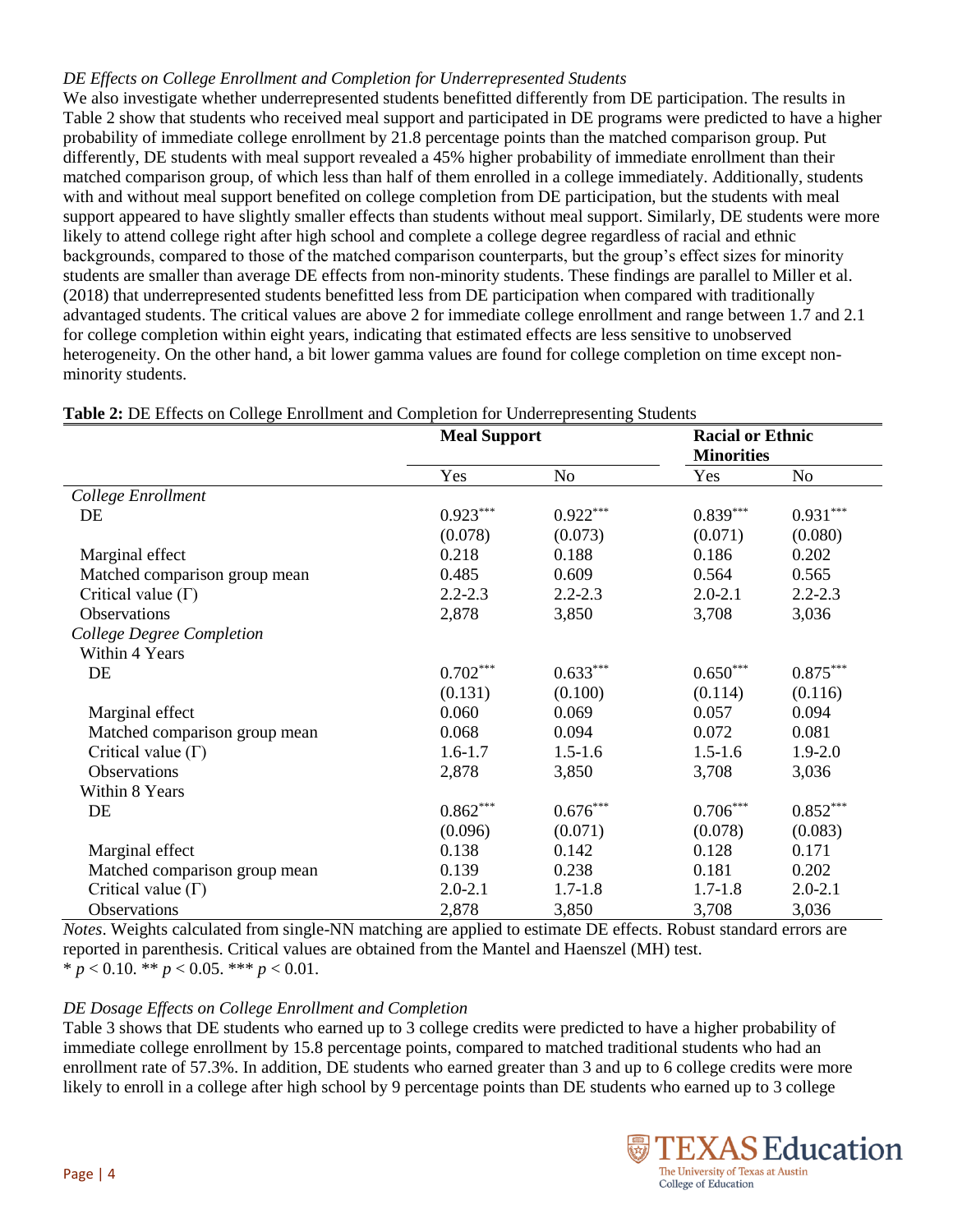credits. On the other hand, we find no significant difference in immediate college enrollment between DE students who earned greater than 6 and up to 9 college credits and who earned greater than 3 and up to 6 college credits. The estimates also suggest that DE students who earned up to 3 college credits tended to have a higher likelihood of college completion on time by 3.9 percentage points, compared to matched traditional students who had a completion rate of 8.6%. In addition, DE students who earned greater than 3 and up to 6 college credits were more likely to complete a degree on time by 4 percentage points, relative to DE students who earned no more than 3 college credits. DE students who earned greater than 6 and up to 9 college credits showed a higher chance of college completion by 7.5 percentage points than DE students who earned greater than 3 and up to 6 college credits.

In sum, earing additional college credits through DE had a positive but diminishing marginal effect on students' probability of immediate college enrollment, indicating that marginal returns of taking additional college credits through DE programs became smaller as students earned up to 6 college credits and then became negligible when students earned greater than 6 and up to 9 college credits. In contrast, earning additional college credits had a positive and increasing marginal effect on students' probability of college completion on time. That is, marginal returns became larger as students earned additional college credits. Finally, although we find a significant and positive effect of earning additional college credits on college completion within eight years, estimated coefficients do not provide a clear pattern in relation to whether additional college credits had increasing or decreasing marginal influences, which require further research in this regard.

|                                                   | <b>College</b> | <b>College Degree Completion</b> |             |  |
|---------------------------------------------------|----------------|----------------------------------|-------------|--|
|                                                   | Enrollment     | Within 4                         | Within 8    |  |
|                                                   |                | Years                            | Years       |  |
|                                                   | (1)            | (2)                              | (3)         |  |
| Earned up to 3 college credits                    |                |                                  |             |  |
| (Relative to traditional students)                |                |                                  |             |  |
| DE                                                | $0.708***$     | $0.417***$                       | $0.559***$  |  |
|                                                   | (0.065)        | (0.100)                          | (0.071)     |  |
| Marginal effect                                   | 0.158          | 0.039                            | 0.103       |  |
| Matched comparison group mean                     | 0.573          | 0.086                            | 0.197       |  |
| Critical value $(\Gamma)$                         | $1.8 - 1.9$    | $1.2 - 1.3$                      | $1.5 - 1.6$ |  |
| <b>Observations</b>                               | 4,366          | 4,366                            | 4,366       |  |
| Earned greater than 3 and up to 6 college credits |                |                                  |             |  |
| (Relative to students who earned up to 3 college  |                |                                  |             |  |
| credits)                                          |                |                                  |             |  |
| DE                                                | $0.502***$     | $0.341*$                         | $0.326***$  |  |
|                                                   | (0.143)        | (0.177)                          | (0.128)     |  |
| Marginal effect                                   | 0.090          | 0.040                            | 0.072       |  |
| Matched comparison group mean                     | 0.717          | 0.116                            | 0.298       |  |
| Critical value $(\Gamma)$                         | $1.3 - 1.4$    | $1.1 - 1.2$                      | $1.1 - 1.2$ |  |
| <b>Observations</b>                               | 1,108          | 1,108                            | 1,108       |  |
| Earned greater than 6 and up to 9 college credits |                |                                  |             |  |
| (Relative to students who earned greater          |                |                                  |             |  |
| than $\beta$ and up to $\delta$ college credits)  |                |                                  |             |  |
| DE                                                | 0.001          | $0.526**$                        | $0.473**$   |  |
|                                                   | (0.215)        | (0.245)                          | (0.192)     |  |
| Marginal effect                                   | 0.000          | 0.075                            | 0.108       |  |
| Matched comparison group mean                     | 0.733          | 0.137                            | 0.303       |  |
| Critical value $(\Gamma)$                         | $1.0 - 1.1$    | $1.1 - 1.2$                      | $1.1 - 1.2$ |  |
| Observations                                      | 482            | 482                              | 482         |  |

**Table 3:** DE Dosage Effects on College Enrollment and Completion

*Notes*. Weights calculated from single-NN matching are applied to estimate DE effects. Robust standard errors are reported in parenthesis. Critical values are obtained from the Mantel and Haenszel (MH) test.  $*\bar{p}$  < 0.10. \*\* *p* < 0.05. \*\*\* *p* < 0.01.

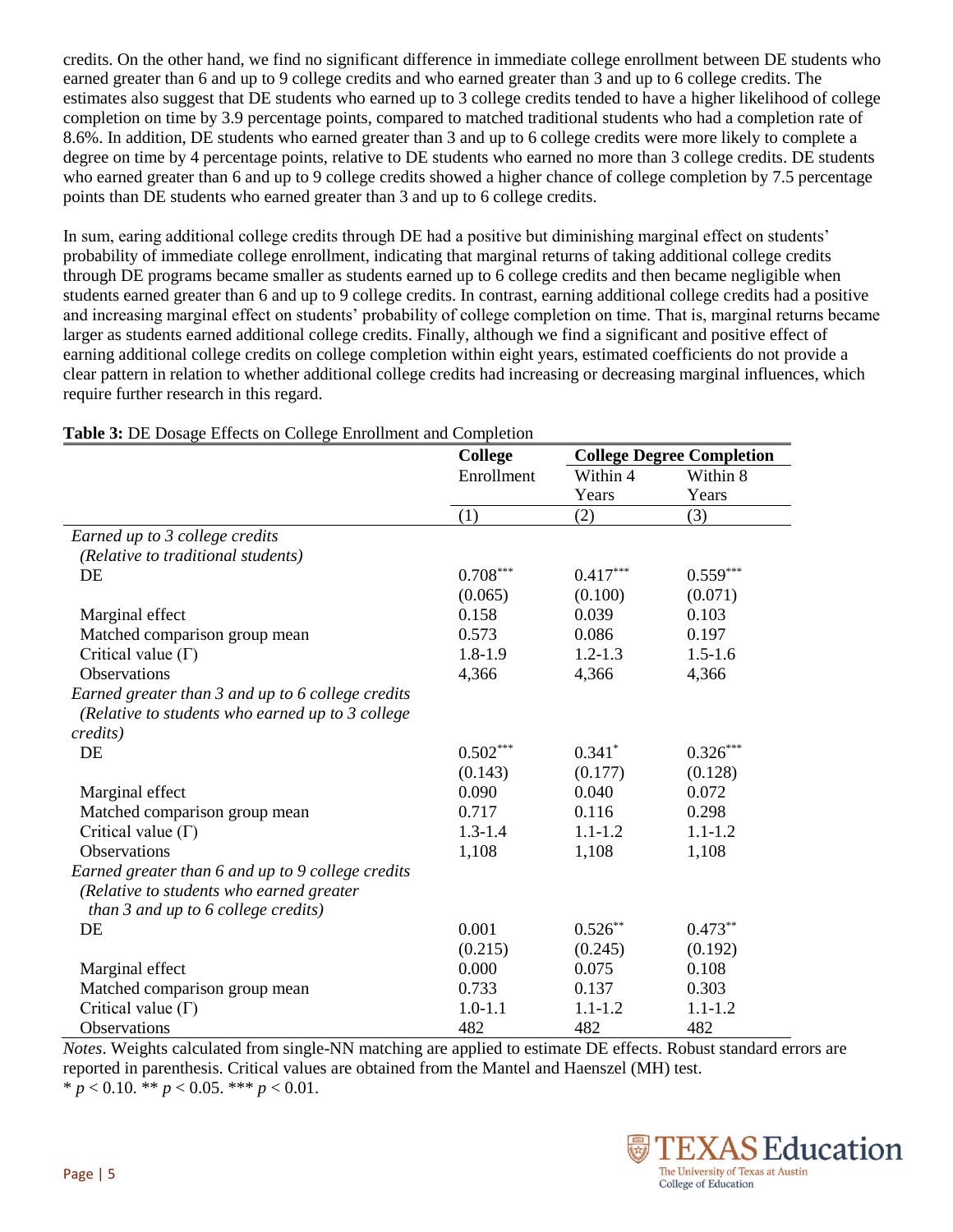It is noteworthy to mention two issues. Since we decide not to continue this analysis beyond 9 college credits (due to the small sample size and poor matching quality), our findings do not provide any suggestion about whether earning 9 or more college credits benefits students' college outcomes. Additionally, our dosage analyses are conducted under the belief that the CIA condition is met, which may be a strong assumption to make in observational studies. Furthermore, bounds test results of the dosage analyses suggest that overall the estimates tend to be vulnerable to unobserved components. Although a low gamma value does not indicate the presence of unobervables and biased estimates, it is advisable to interpret the results with some cautions. Therefore, we suggest to interpret the results as potential associations, providing careful information to make decisions on whether to take additional DE courses or not. Our contribution of this analysis is to open up research on the dosage effects of DE participation, especially for less academically prepared students, on college access and completion rather than provide point estimates that can be relied upon for policy purposes.

## **Discussion/Policy Recommendations**

Our evidence shows that students who were typically classified as low-achieving based on the standardized mathematics and reading exam scores did benefit from DE participation. An implication of this finding is that students perceived as low-achieving should not be discouraged from DE participation due to the presumptions that their past test performance predicts their future capability to succeed in rigorous college courses. Philosophically, these assertions are untenable if we see students as in a constant state of becoming that a data snapshot in time cannot capture (Whitehead, 1979). Furthermore, protecting students from their own goals and decision-making capacity can run counter to the benefits of autonomously motivated learning. Finally, these assertions fail to recognize that the tools used to track students can ultimately harm their development and the original goal of expanding college access. An alternative DE enrollment process might start with encouraging students' self-confidence in learning more rigorous college materials and motivation towards higher education for those who are eligible to participate in DE courses as well as supporting their decision-making with quality information such as reviews from students and educators with prior experience with similar courses, and strengthening students' academic skills to better understand rigorous course materials. However, it is also noteworthy that students and academic advisors should understand an appropriate number of DE credits needed, depending on their higher education goals.

# **References**

- Allen, D., & Dadgar, M. (2012). Does dual enrollment increase students' success in college? Evidence from a quasi‐experimental analysis of dual enrollment in New York City. *New Directions for Higher Education*, *2012*(158), 11-19.
- An, B. P. (2013a). The influence of dual enrollment on academic performance and college readiness: Differences by socioeconomic status. *Research in Higher Education*, *54*(4), 407-432.
- An, B. P. (2013b). The impact of dual enrollment on college degree attainment: Do low-SES students benefit?. *Educational Evaluation and Policy Analysis*, *35*(1), 57-75.
- An, B. P., & Taylor, J. L. (2019). A review of empirical studies on dual enrollment: Assessing educational outcomes. *Higher education: Handbook of theory and research*, 99-151.
- Attewell, P., & Domina, T. (2008). Raising the bar: Curricular intensity and academic performance. *Educational Evaluation and Policy Analysis*, *30*(1), 51-71.
- Bailey, T. R., Hughes, K. L., & Karp, M. M. (2002). What Role Can Dual Enrollment Programs Play in Easing the Transition between High School and Postsecondary Education?.
- Cowan, J., & Goldhaber, D. (2015). How Much of A" Running Start" Do Dual Enrollment Programs Provide Students?. *The Review of Higher Education*, *38*(3), 425-460.
- Gottfried, M. A. (2015). The influence of applied STEM coursetaking on advanced mathematics and science coursetaking. *The Journal of Educational Research*, *108*(5), 382-399.
- Huntley, H. J., & Schuh, J. H. (2002). Post-secondary enrollment: A new frontier in recruitment
- and retention. *Journal of College Student Retention: Research, Theory & Practice*, *4*(2), 83-94.
- Giani, M., Alexander, C., & Reyes, P. (2014). Exploring variation in the impact of dual-credit